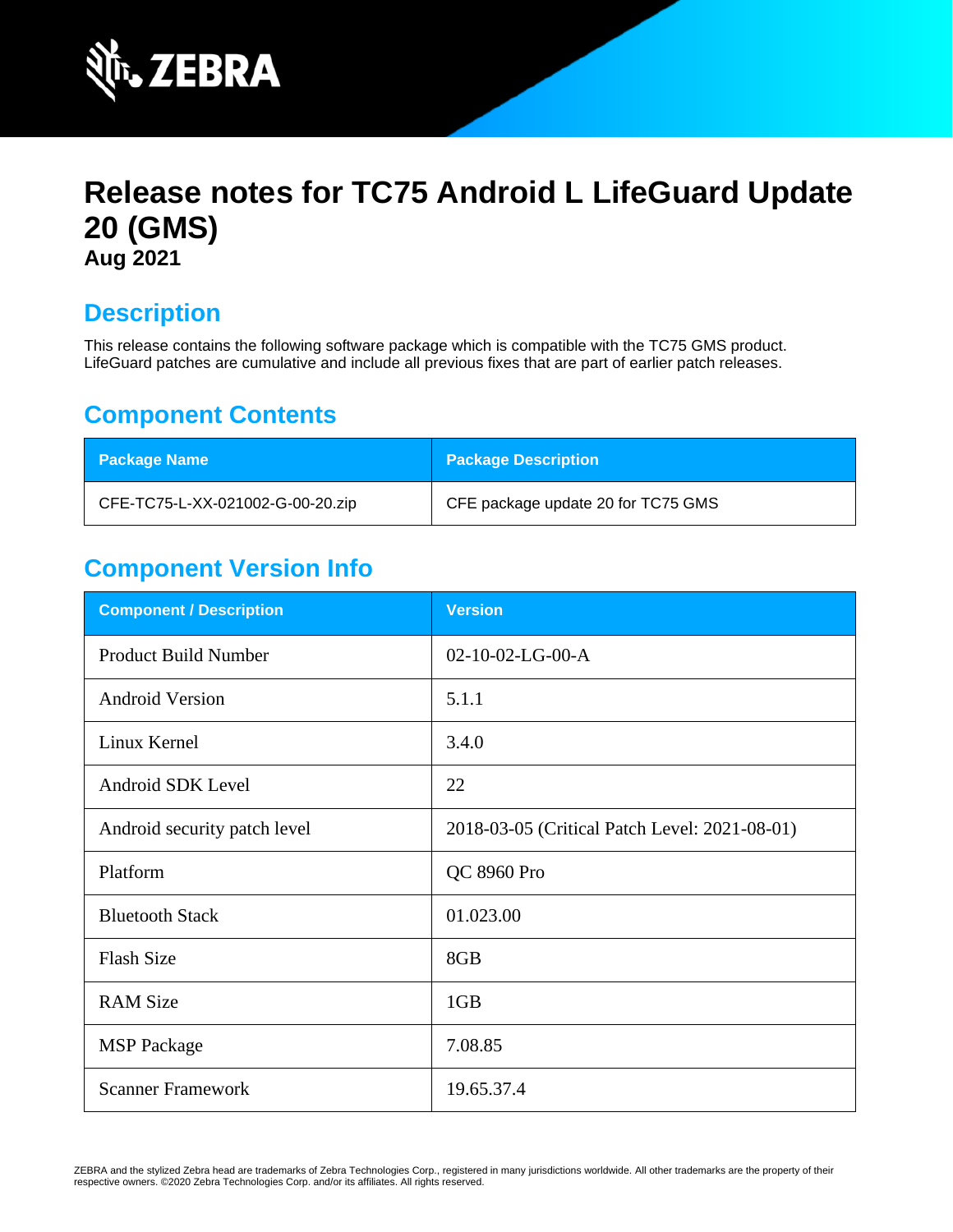

| SimulScan Demo App               | 2.6                                                         |
|----------------------------------|-------------------------------------------------------------|
| SimulScanEngine                  | 1.13.6.5                                                    |
| Datawedge                        | 6.7.51                                                      |
| <b>EMDK</b>                      | 6.8.24.1124                                                 |
| Mx / OSX                         | OSX QC.51.5.2.14/ MXMF version:7.2.10.3                     |
| WiFi                             | FUSION_QA_2.00.0.0.029-0503202113                           |
| <b>PTT</b>                       | 3.1.27                                                      |
| Touch FW                         | Stylus-80_GLOVE-105, FW:1.2. AA                             |
| RxLog                            | 4.58.5.0                                                    |
| Mlog                             | MLogPackage v06.54 / MLogManager v06.54 /<br>Service v06.54 |
| <b>Bluetooth Pairing Utility</b> | 3.7                                                         |
| <b>File Browser</b>              | 1.19.12                                                     |
| <b>Stage Now</b>                 | 2.10.1.1389                                                 |
| App Gallery                      | 2.8.4.13                                                    |
| <b>Battery Swap</b>              | 1.00                                                        |
| <b>Tech Docs</b>                 | 1.0.0                                                       |
| <b>WWAN</b>                      | QP200-W160926A-6102076                                      |
| <b>RIL</b>                       | Qualcomm RIL 1.0                                            |
| <b>TS.25</b>                     | JAN092017                                                   |
| <b>IMEI SV</b>                   | GMS:24<br>Non-GMS:23                                        |
| <b>WLAN</b>                      | WLAN-1240294.1                                              |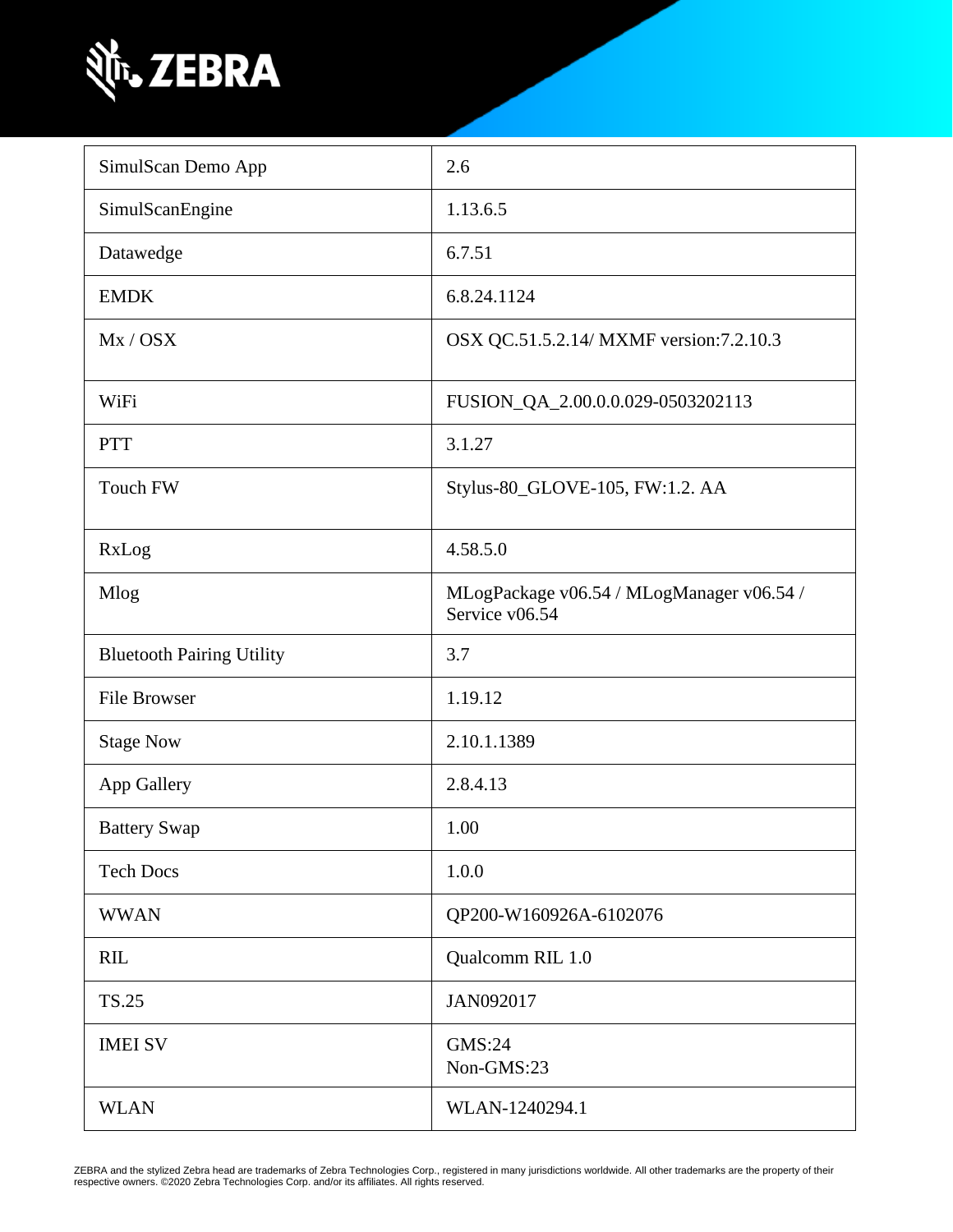

| <b>GPS</b>                         | GPS-1.0.0                                                           |
|------------------------------------|---------------------------------------------------------------------|
| <b>NFC</b>                         | NFC_NCIHAL_AR3.5.0_Lollipop, FW:122                                 |
| Sensors (Accel, Gyro, Light, Prox) | $\mathbf{1}$                                                        |
| Camera                             | CAM-FRONT-1.0.0 / CAM-REAR-1.0.0                                    |
| <b>MSR</b>                         | <b>MSR-1.0.8</b>                                                    |
| MobiControl                        | 12.2.0. Build 23469                                                 |
| Zebra Volume Control               | 1.1.23                                                              |
| <b>IST</b>                         | App:1.00 build 3/Service: 1.00 build<br>1/Firmware: 1.00 build 5    |
| <b>Battery Manger</b>              | 1.3.6                                                               |
| <b>DDT</b>                         | 1.15.0.11                                                           |
| Fingerprint                        | Zebra/TC75/TC75:5.1.1/02-10-02-LG-00-<br>A/180316:user/release-keys |
| <b>ZSL</b>                         | 3.1.1                                                               |
| Zebra Data Service                 | 3.7.1.1003                                                          |
| WifiConfig CSP                     | 7.0.1                                                               |
| <b>EKB</b>                         | 1.7.0.5                                                             |
| License Manager                    | 3.2.0                                                               |

#### **1. CFE v20 Updates:**

- ❖ CFE-TC75-L-XX-021002-G-00-20.zip (GMS)
- ❖ **Android Security Patch Level**: March 05, 2018 (Critical Patch Level: Aug 01, 2021)

Use the below link to see the Android Security bulletin for more information: <https://source.android.com/security/bulletin/>

- SPR41487 Resolved an issue wherein bug report sometimes produces an error when uploaded to Battery Historian.
- SPR41907 Resolved an issue wherein device use to stuck on boot screen in multi boot use case.
- Scanner Framework updated to 19.65.37.4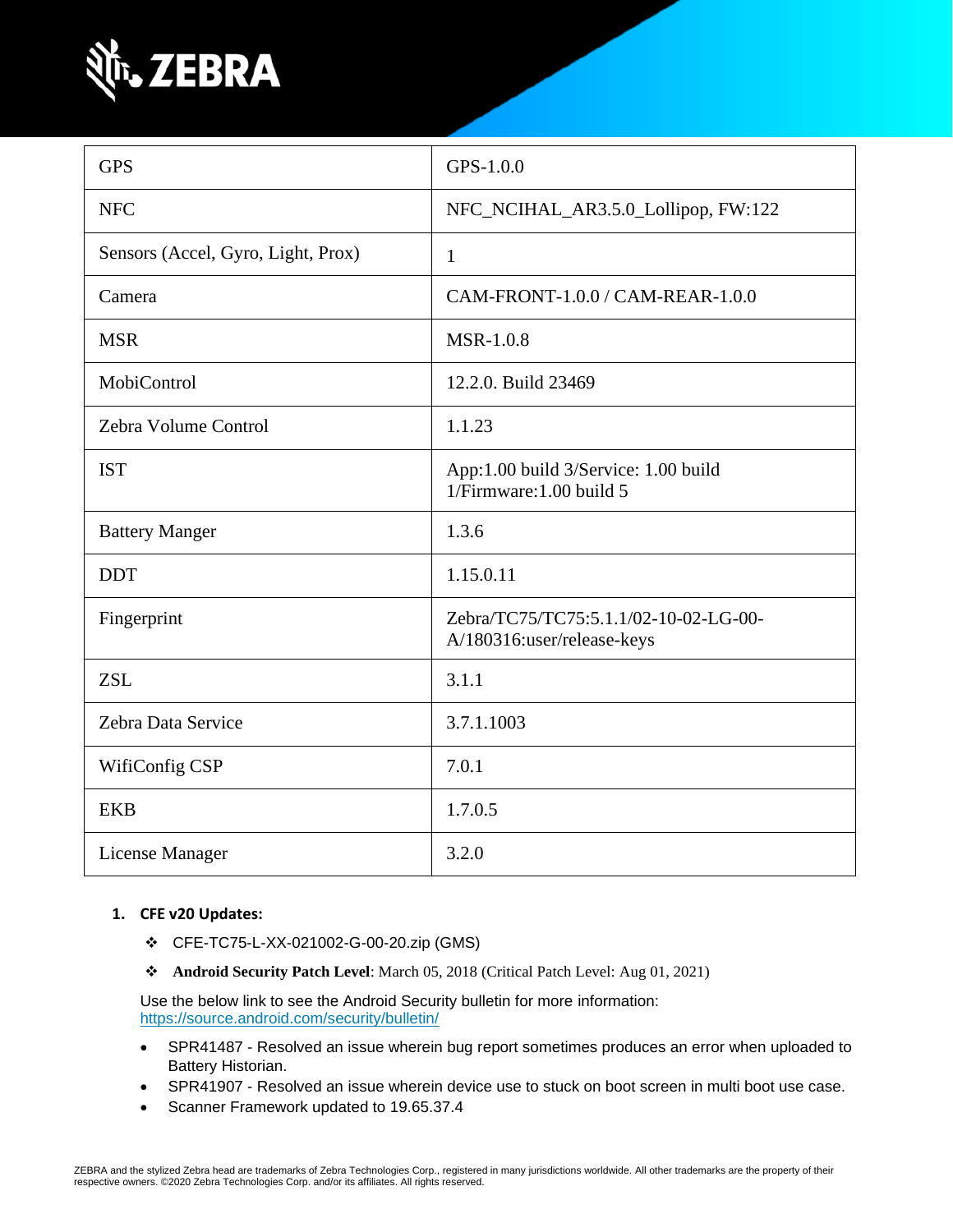

- a. SPR44327/SPR43562 Resolved an issue wherein scanner doesn't work after reboot when device enrolled in SOTI mode.
- b. SPR41676 Resolved an issue wherein devices are unable to scan dot matrix barcodes.

#### **2. CFE v19 Updates:**

- ❖ CFE-TC75-L-XX-021002-G-00-19.zip (GMS)
- ❖ **Android Security Patch Level**: March 05, 2018 (Critical Patch Level: May 01, 2021)

Use the below link to see the Android Security bulletin for more information: <https://source.android.com/security/bulletin/>

• [SPR4](https://jiraemv.zebra.com/browse/BSPA-131963)2956 – Resolved an issue wherein device cannot handle AP scan results when coming back from out of WiFi range.

#### **3. CFE v18 Updates:**

- ❖ CFE-TC75-L-XX-021002-G-00-18.zip (GMS)
- ❖ **Android Security Patch Level**: March 05, 2018 (Critical Patch Level: February 01, 2021)

Use the below link to see the Android Security bulletin for more information:

<https://source.android.com/security/bulletin/>

#### **4. CFE v17 Updates:**

❖ CFE-TC75-L-XX-021002-G-00-17.zip (GMS)

❖ **Android Security Patch Level**: March 05, 2018 (Critical Patch Level: October 01, 2020) Use the below link to see the Android Security bulletin for more information: <https://source.android.com/security/bulletin/>

• SPR39290 – Resolved an issue where TC70 faces Intermittent Loss of connection with Bluetooth headset.

#### **5. CFE v16 Updates:**

❖ CFE-TC75-L-XX-021002-G-00-16.zip (GMS)

❖ **Android Security Patch Level**: March 05, 2018 (Critical Patch Level: June 01, 2020) Use the below link to see the Android Security bulletin for more information: <https://source.android.com/security/bulletin/>

• Added support for Tianma display panel.

#### **6. CFE v14 Updates:**

- ❖ CFE-TC75-L-XX-021002-G-00-14.zip (GMS)
- ❖ **Android Security Patch Level**: March 05, 2018 (Critical Patch Level: Apr 01, 2020) Use the below link to see the Android Security bulletin for more information: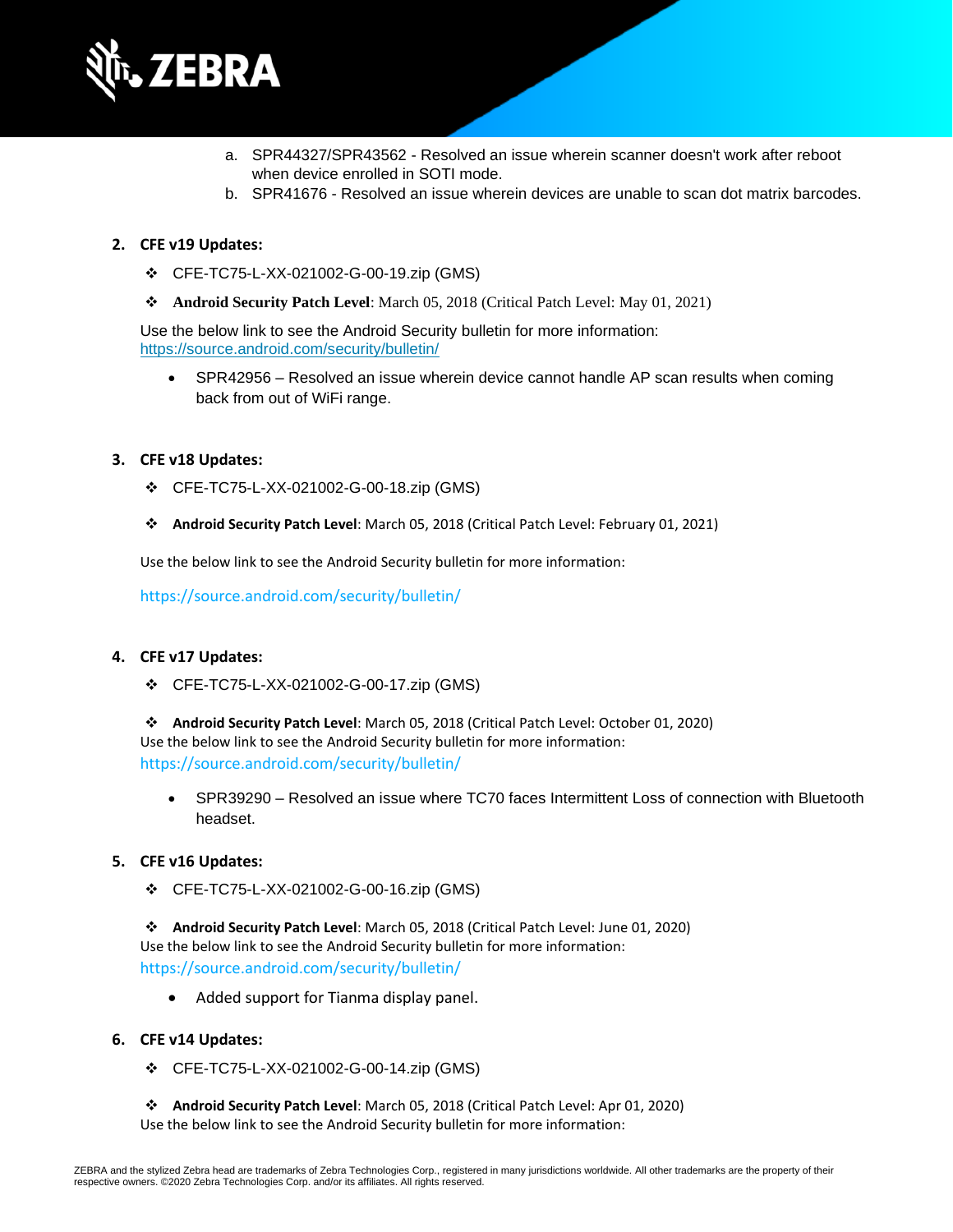

#### <https://source.android.com/security/bulletin/>

- [SPR38404](https://jiraemv.zebra.com/browse/BSPA-131963)  "Fixed an issue where there was screeching noise heard after a voip call, and RXDevice was switched to speaker"
- SPR38341 Resolved an issue wherein device was getting stuck in boot loop as audio service was getting started a little late
- SPR37771 Fixed an issue wherein the device was associated to an Access Point and does not roam.
- SPR33312 Resolved an issue wherein certain StageNow profile was not able to use after upgrading from KitKat to Lollipop OS.
- SPR37434 Resolved an issue wherein device heats up when the configuration is pushed as xml file from AirWatch or StageNow
- SPR34353 Resolved an issue of unexpected EOF exception in logcat
- SPR35766 Resolved an issue wherein device takes longer time to connect when deployed in a denser SSID environment
- SPR37272 Resolved an issue wherein EHS Hostname in title was not reflecting updated Hostname after device reboot
- SPR34909 Resolved an issue when device initiates a connection with Mesh BSSID
- [SPR32157](https://jiraemv.zebra.com/browse/BSPA-86471) Resolved an issue when an invalid Neighbor AP response received from the infrastructure.
- [SPR39273](https://jiraemv.zebra.com/browse/BSPA-142071) Resolved an issue wherein device use to struck on zebra logo due to slimbus timeout on multiple warmboot.
- Updated following Components:
	- o License Manager: 3.2
		- o Zebra Data Service: 3.7.0.1004
		- o WIFI: FUSION\_QA\_2.00.0.0.026

#### **Known Issue:**

On first boot-up after installing the LG CFEv14 patch, the Android OS installs the new ZDS (v3.x), which is conflicting with the old ZDS (v2.x) process which might have already started on boot complete. This is intermittent and one-time issue and does not have any impact on ZDS functionality or the OS

#### **7. CFE v13 Updates:**

❖ CFE-TC75-L-XX-021002-G-00-13.zip (GMS)

❖ **Android Security Patch Level**: March 05, 2018 (Critical Patch Level: July 01, 2019) Use the below link to see the Android Security bulletin for more information: <https://source.android.com/security/bulletin/>

- SPR36654 Resolved an issue where TC70 experiences BT audio disconnect when WLAN 11d set to Auto
- SPR36991 Resolved an issue wherein with SKT SIM card device will connect to network but shows as No service.
- SPR37104 Resolved a Framework reboot issue when user tries to access missed call message notification on user screen in EHS (MMS is disabled).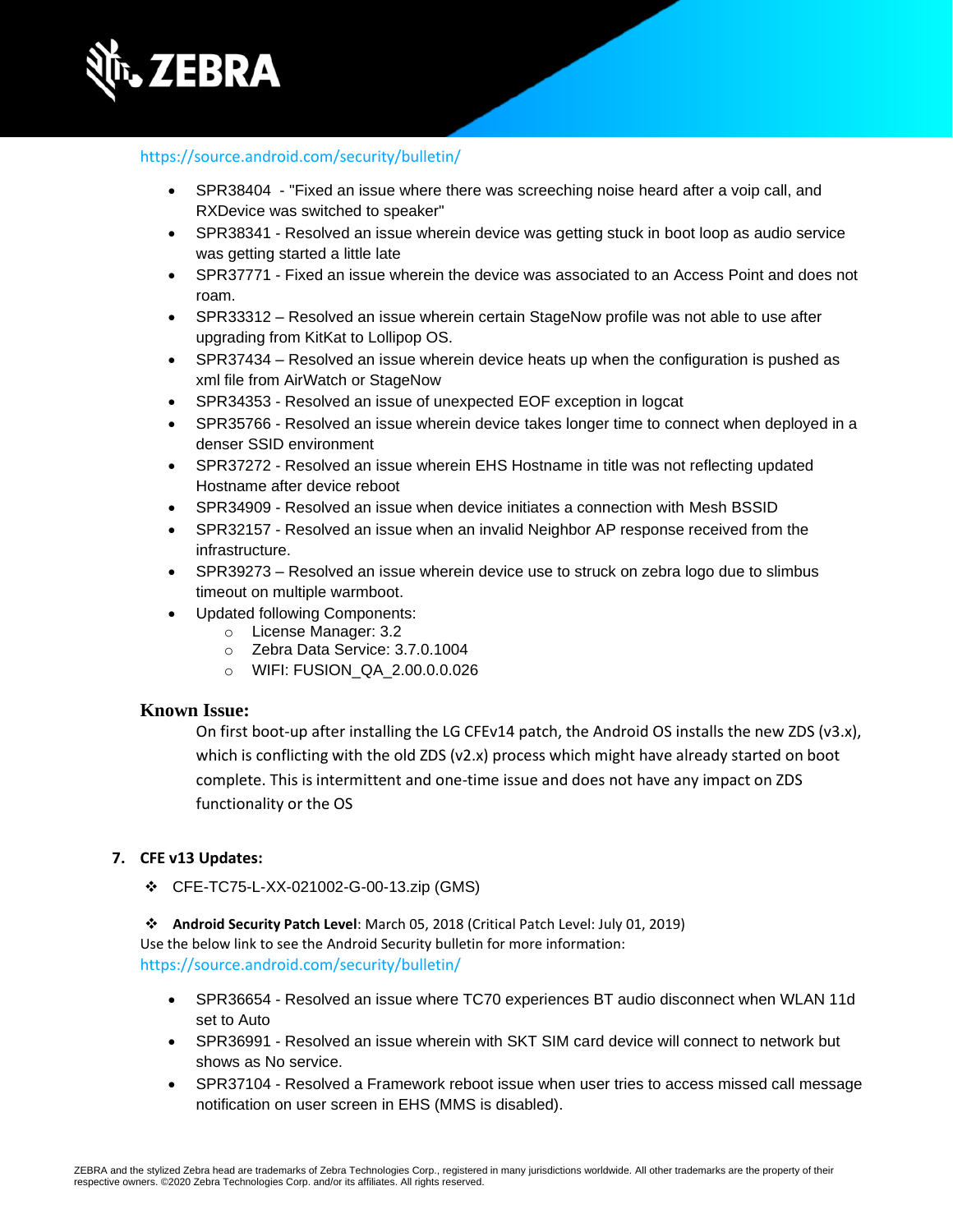

- SPR36971 Resolved an issue wherein the device was sometimes sticking to Wi-Fi Access Points even at very low signal levels
- SPR36633 Resolve a scan failure issue when application using EMDK Timed Release api to scan the barcodes.
- SPR37258 Resolved an issue where DNS Resolution fails when device roams to different subnet.
- Updated below mentioned components:
	- o Scanner Framework: 19.56.37.2
		- o WLAN: FUSION\_QA\_2.00.0.0.021

#### **8. CFE v12 Updates:**

- ❖ CFE-TC75-L-XX-021002-G-00-12.zip (GMS)
- ❖ **Android Security Patch Level**: March 05, 2018 (Critical Patch Level: April 05, 2019) Use the below link to see the Android Security bulletin for more information:

<https://source.android.com/security/bulletin/>

- SPR35912 Resolved an issue wherein 11k operation depends on 11r functionality
- SPR36293 Resolved an issue wherein KT SIM loaded devices failed to connect to LTE network
- SPR35288 Fixed an issue wherein initialization of scanner was taking ~1sec.
- SPR35054 Added support for reduced quite zone barcode decoding.
- SPR34844 Resolved an issue wherein multiple open calls are prevented when multiple application tries to open scanner without releasing previous instance.
- Updated below mentioned components:
	- o Scanner Framework: 19.53.37.0
	- o Bluetooth: 01.018.00

#### **9. CFE v11 Updates:**

❖ CFE-TC75-L-XX-021002-G-00-11.zip (GMS)

❖ **Android Security Patch Level**: March 05, 2018 (Critical Patch Level: December 05, 2018) Use the below link to see the Android Security bulletin for more information: <https://source.android.com/security/bulletin/>

- SPR36118 Resolved an issue wherein patch version was not updating in cfe.ini.
- SPR34738 Resolved an issue wherein device reboots when VPN connection established over Cellular (AT & T).
- SPR35368 Resolved an issue wherein scanner crash while scan the barcode just before suspending or after resume the device.
- SPR35362 Resolved an issue to set hardware picklist to scan barcodes which are very close to each other.
- SPR33745 Resolved an issue where device advertise as 11ac supported.
- SPR33709 Implemented the intercharacter delay functionality in Datawedge to support RDP session scan data transfer.
- SPR34191 Resolved an issue where Devices not sending the hostname to the DHCP server.
- Updated below mentioned components: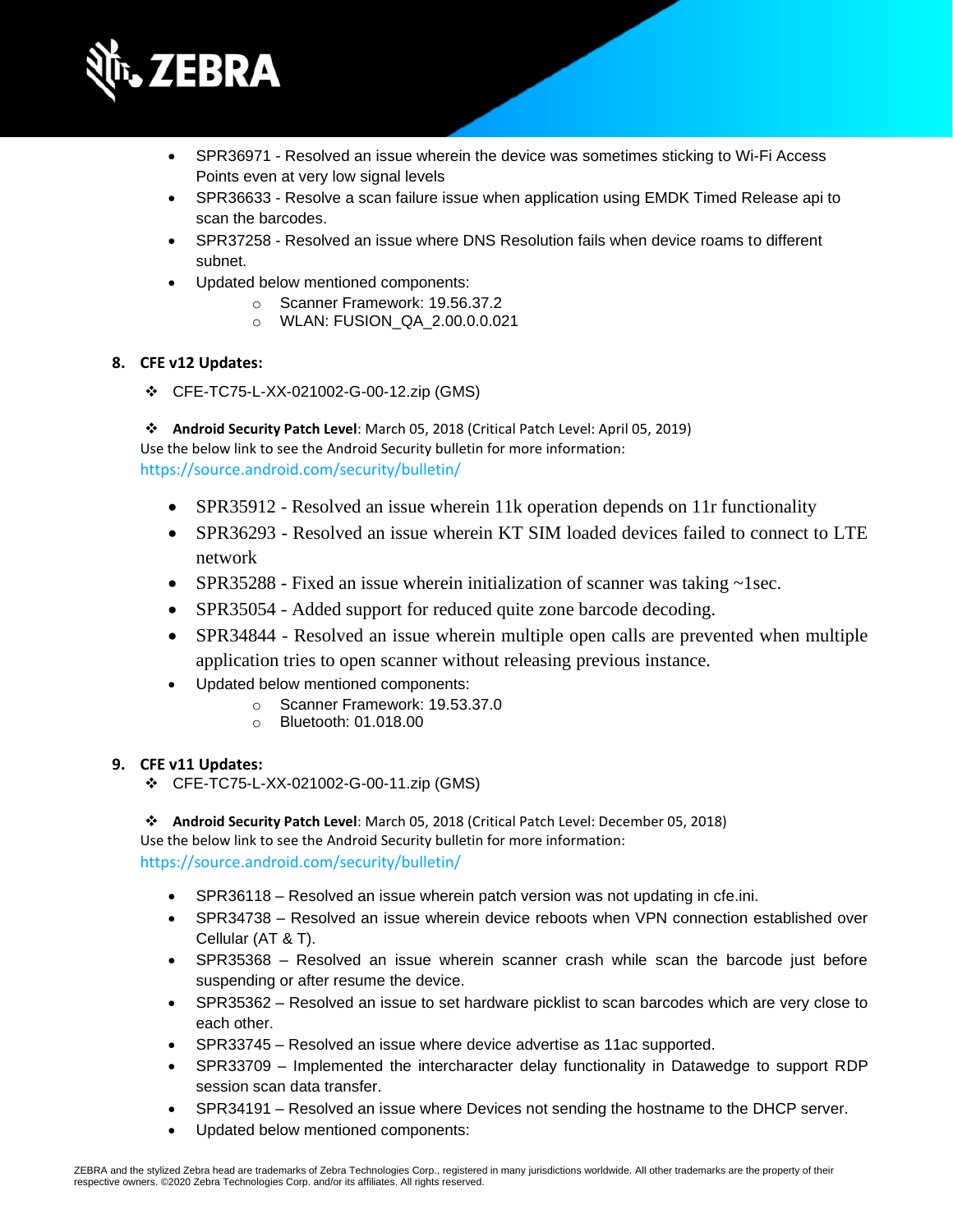

- o MX: 7.2.10.2 (For detail please refer [http://techdocs.zebra.com\)](http://techdocs.zebra.com/)
- o Scanner Framework: 19.12.35.0
- o EKB:1.7.0.5
- o Bluetooth: 01.015.00

#### **10. CFE v10 Updates:**

❖ CFE-TC75-L-XX-021002-G-00-10.zip (GMS)

❖ **Android Security Patch Level**: March 05, 2018 (Critical Patch Level: September 05, 2018) Use the below link to see the Android Security bulletin for more information:

<https://source.android.com/security/bulletin/>

- SPR35025 Resolved an issue where Proxy Auto Config (PAC) did not work properly following stops/restarts of the PacService.
- SPR33977 Resolved an issue wherein set time zone issue observed with StageNow.
- SPR34716 Resolved an issue wherein the MX Framework did not restart properly following events where the service was stopped.
- SPR34679 Resolved an issue wherein setting WiFi Band selection to Auto was not working properly with StageNow.
- SPR34936 Resolved an issue wherein Datawedge used to crash on bootup.
- SettingsEULA has been renamed to Zebra Data Services.
- Updated below mentioned components:
	- o MX: 7.2.9.0 (For detail please refer [http://techdocs.zebra.com](http://techdocs.zebra.com/))
	- o Scanner Framework: 19.10.35.1
	- o ZSL:3.1.1
	- o WifiConfigCSP:7.0.1

#### **11. CFE v9 Updates:**

- ❖ CFE-TC75-L-XX-021002-G-00-09.zip (GMS)
- ❖ Note: If whitelisting is enabled ZSL functionalities will NOT work. This issue will fix in next release.
- ❖ **Android Security Patch Level**: March 05, 2018 (Critical Patch Level: June 05, 2018)

Use the below link to see the Android Security bulletin for more information:

<https://source.android.com/security/bulletin/>

- SPR33755 Resolved an issue wherein the Whitelisted apps were unable to submit XML to MX.
- SPR33207 Resolved an issue wherein the Device Diagnostic tool had an issue with reading the Battery Cycles in the application for PP+ batteries.
- SPR34267 Resolved an issue where-in user was not able to enable USB debugging option using StageNow.
- SPR33862 Fixed an issue where-in user could not set Display Timeout value of 30min using StageNow.
- SPR34145 Fixed an issue wherein user was unable to connect to WLAN network due to WEP Key Index issue.
- SPR34307 Resolved an issue wherein device out of the box intermittently failed to get staged via StageNow.
- SPR34083/34014/32519 Resolved an issue wherein disabling WWAN radio via Airwatch using StageNow XML fails.
- SPR33639 Resolved an issue wherein the customer app install and launch during device sleep state and device stop emitting scan beam after awake from suspend.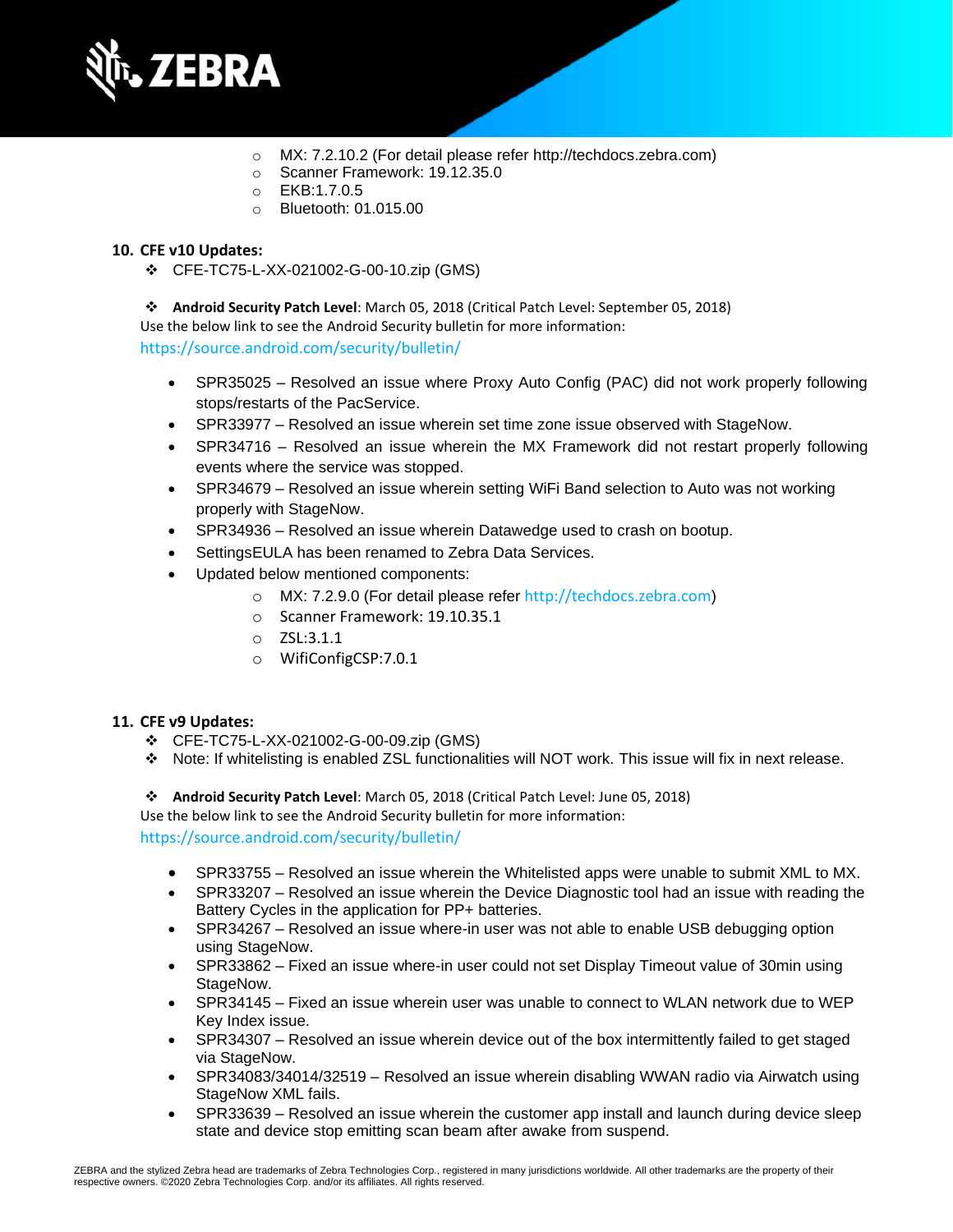

- SPR33876 Resolved an issue wherein Display Timeout was unable set via StageNow.
- SPR33607 Resolved an issue where few fresh devices were unable to stage after unboxing the device.
- SPR33538 Resolved an issue wherein the Scanner beam stuck off and No LED beam while pressing scanner button.
- SPR33981 Resolved an issue Czech Republic Regulatory Country could not be set using Wifi config profile.
- SPR34429 Resolved an issue wherein device failed to emit scan beam if the application was launched during device suspend.
- SPR34614 Fixed an issue in DataWedge wherein scanner could not be enabled due to quick enabling and disabling of scanner through Intents.
- SPR33897 Resolved an issue wherein Dialer screen was not launching when triggered through an intent "android.intent.action.CALL\_BUTTON".
- SPR33156 Provided configurability option to enable or disable A-GPS based on the presence of gpsinfo.txt.

 To disable A-GPS, create a dummy file with name "gpsinfo.txt" and copy it to /enterprise/usr and reboot the device.

- SPR34716 Resolved an issue wherein the MX was getting killed by Backupmanager and didn't restart properly.
- SPR34213 Resolved an issue wherein shared preference initialization without launching EKB.
- Added support for Enterprise Lockdown feature.
- Updated below mentioned components:
	- o Datawedge: 6.7.48
	- o EKB: 1.7.0.2 (Added as an System application with this CFE 09)
	- o MX: 7.2.8.2

#### **12. CFE v7 Updates:**

- ❖ CFE-TC75-L-XX-021002-G-00-07.zip (GMS)
- ❖ **Android Security Patch Level**: March 05, 2018
- Use the below link to see the Android Security bulletin for more information:

<https://source.android.com/security/bulletin/>

- Spectre & Meltdown correction for variant 1 and variant 2.
- SPR33599 Resolved an issue wherein few of the system applications are getting disabled after enabling whitelist.
- SPR33799 Resolved an issue wherein scanner was unable to read '\n' and '\r'.
- SPR33930 Resolved an issue wherein dhcp address was not acquired by the device, while hostname is greater than 32 characters.
- SPR34123 Resolved an issue wherein super keys are not working in stage now app.
- SPR33823 Resolved an issue wherein black screen occurred in DataWedge application.
- SPR33973- Resolved an issue wherein erroneously loading default profile by providing feature to ignore disabled profiles in DataWedge.
- SPR33671- Resolved an issue wherein user was unable to create WIFI profile with username as backslash followed by number.
- Updated below mentioned components:
	- o Datawedge: 6.7.47
	- o StageNow: 2.10.1.1389
	- o EMDK: 6.8.21.1121
	- o MX: 7.2.1.0
	- o File Browser: 1.19.12
	- o Diagnostic Tool: 1.15.0.11
	- o Scanner Framework: 19.9.35.0
	- o Radio: 2.00.0.0.009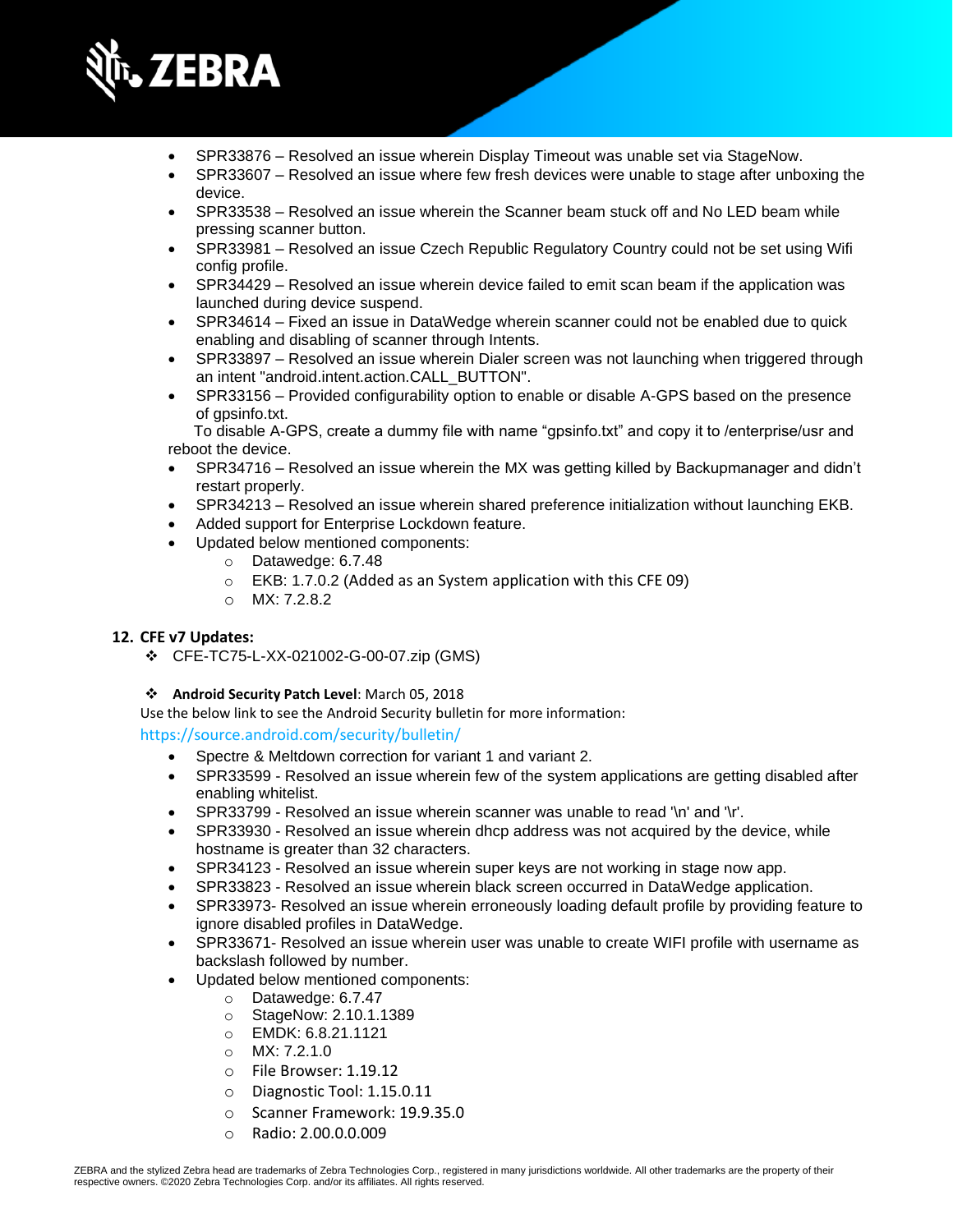

o Bluetooth: 01.12.00

#### **13. CFE v6 Updates:**

❖ CFE-TC75-L-XX-021002-G-00-06.zip (GMS)

#### ❖ **Android Security Patch Level:** January 05, 2018

Use the below link to see the Android Security bulletin for more information: <https://source.android.com/security/bulletin/>

#### **14. CFE v5 Updates:**

❖ CFE-TC75-L-XX-021002-G-00-05.zip (GMS)

#### ❖ **Android Security Patch Level:** December 05, 2017

Use the below link to see the Android Security bulletin for more information:

#### <https://source.android.com/security/bulletin/>

- SPR33157 Resolved an issue wherein the BUTTON\_L1 has been consumed by both barcode scanner and Google chrome client.
- SPR32825 Resolved an issue wherein BT headset volume up/down was not working during Bluetooth call scenario.
- SPR33233 Resolved an issue wherein the DataWedge 6.2.24 could not replace separator or non-printable ascii character with \$.
- SPR32463 Resolved an issue wherein the StageNow File Manager downloads frequently fails due to Socketimeout exception.
- Updated below mentioned components:
	- o Datawedge: 6.6.49
	- o StageNow: 2.9.1.1344
	- o EMDK: 6.7.10.1010
	- o MX: 7.1.1.0

#### **15. CFE v4 Updates:**

❖ CFE-TC75-L-XX-021002-G-00-04.zip (GMS)

#### ❖ **Android Security Patch Level:** September 05, 2017

Use the below link to see the Android Security bulletin for more information: <https://source.android.com/security/bulletin/>

- Corrections for KRACK vulnerabilities applied.
- SPR30400/31340 Added support to enable/disable Network Monitoring Notification.

#### **16. CFE v3 Updates:**

❖ CFE-TC75-L-XX-021002-G-00-03.zip (GMS)

#### ❖ **Android Security Patch Level:** September 05, 2017

Use the below link to see the Android Security bulletin for more information: <https://source.android.com/security/bulletin/>

- Updated below mentioned components:
	- MXMF Version 7.0.2.1
	- DataWedge Version 6.5.61
	- EMDK Version 6.6.14.914
	- Staging Client Version 2.8.1.1221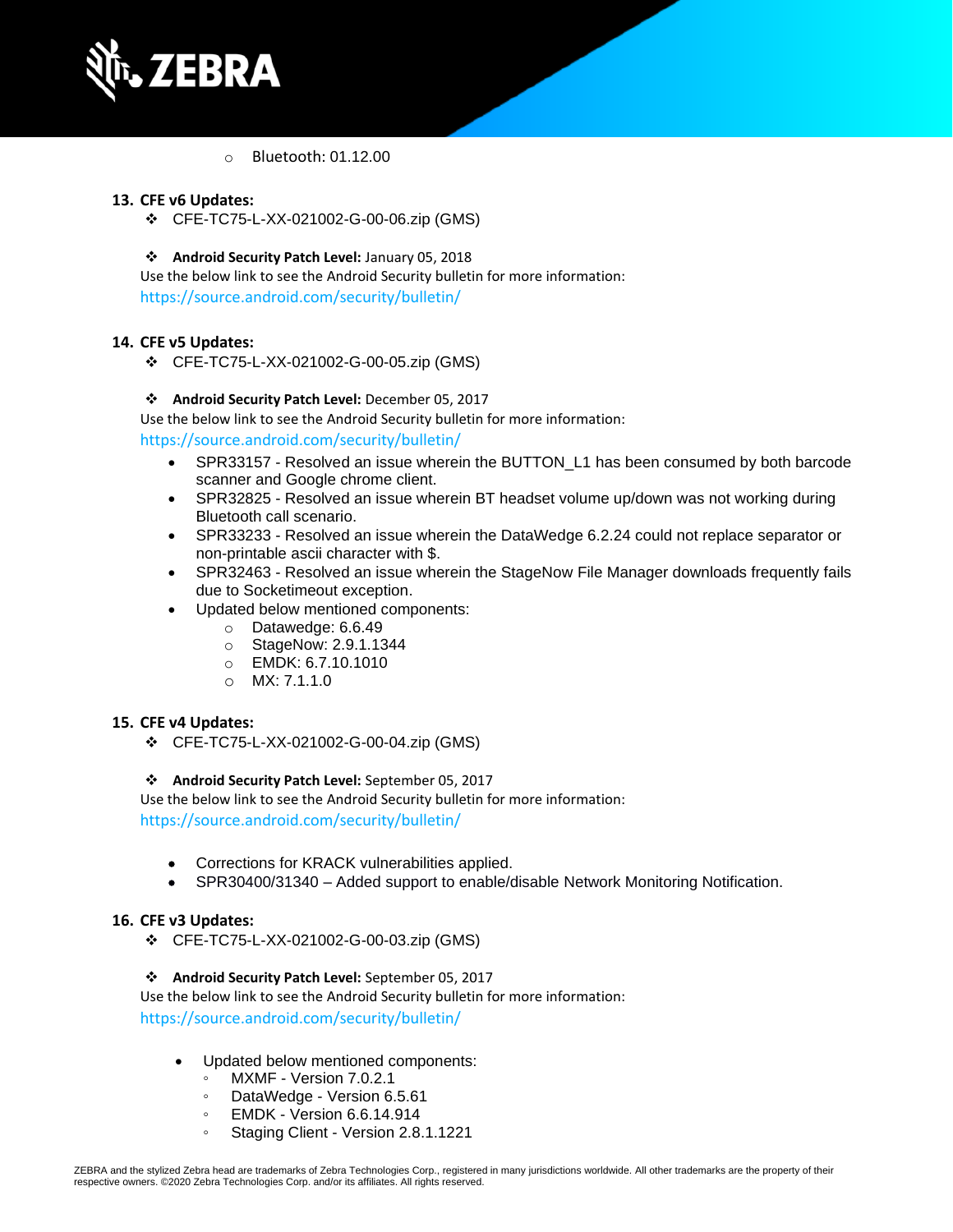

- Resolved an issue in MX to prevent leakage of configuration parameters.
- Included fix for BlueBorne vulnerability.
- Included fix for blank screen seen during boot.
- SPR32582 Added support for Netherlands Belgium language.
- SPR32385 Resolved an issue wherein Simulscan API fails to read Chinese passports.
- SPR32008 SPR31820 Resolved an issue wherein scanning PDF417 barcodes which contain embedded 0x0D characters resulted in continuous line of data instead of displaying in different lines.
- SPR32666 Resolved an issue wherein device reboots when it roams from secured to open Wi-Fi network.
- SPR32676 Resolved an issue wherein DataWedge App crashes when Velocity App tries to send an Intent to enable the scanner plugin.
- SPR32775 Resolved an issue wherein the notification class created with FLAG\_INSISTENT was not getting cleared upon pulling down the notification drawer.

#### **17. CFE v2 Updates:**

- ❖ CFE-TC75-L-XX-021002-G-00-02.zip (GMS)
- ❖ **Android Security Patch Level:** August 05, 2017

Use the below link to see the Android Security bulletin for more information:

<https://source.android.com/security/bulletin/>

- SPR29912 Resolved an issue wherein certificates installation failed through stagenow.
- SPR30401 Added support to get the CFE version via MDM clients.
- SPR31954 Resolved an issue wherein dhcpd was not able to start due to lengthy host name.
- SPR32135 Resolved an issue wherein Settings screen does not revert to its normal state even though the locale language is changed from Arabic to English via EMDK.
- SPR32240 Resolved an issue wherein the scanner service was not responding while switching between applications.
- SPR32193\_SPR32230 Resolved an issue wherein devices experiencing authentication failures and were not able to recover.
- SPR32539 Resolved an issue wherein build certificates were lost randomly even though certificates were not expired.
- SPR32326 Resolved an issue wherein Settings application crashed while trying to set enterprise keyboard as the default keyboard and disable AOSP keyboard through the stageNow profile.
- SPR32413 Resolved an issue wherein after selecting the static option in the ethernet settings, changes are not reflecting in interface and the interface was always dhcp.

### **Note**

#### **Tianma display devices are not allowed to downgrade to any of the older BSPs or Patches**

- To identify the display type on TC75 devices user can check the 'persist.sys.hw.display.id' property using adb getprop command.
	- o For TC75 Innolux device [persist.sys.hw.display.id]: [600]
	- o For TC75 Tianma device [persist.sys.hw.display.id]: [512]

CFE v15 was a beta release. However, devices can be updated from v14 to v16 or v15 to v16.

Full package update (FPU-TC75-L-XX-021002-G-00-16.zip) is mainly meant for TC75 Tianma display devices as these devices are not allowed to downgrade to any of the older BSPs.